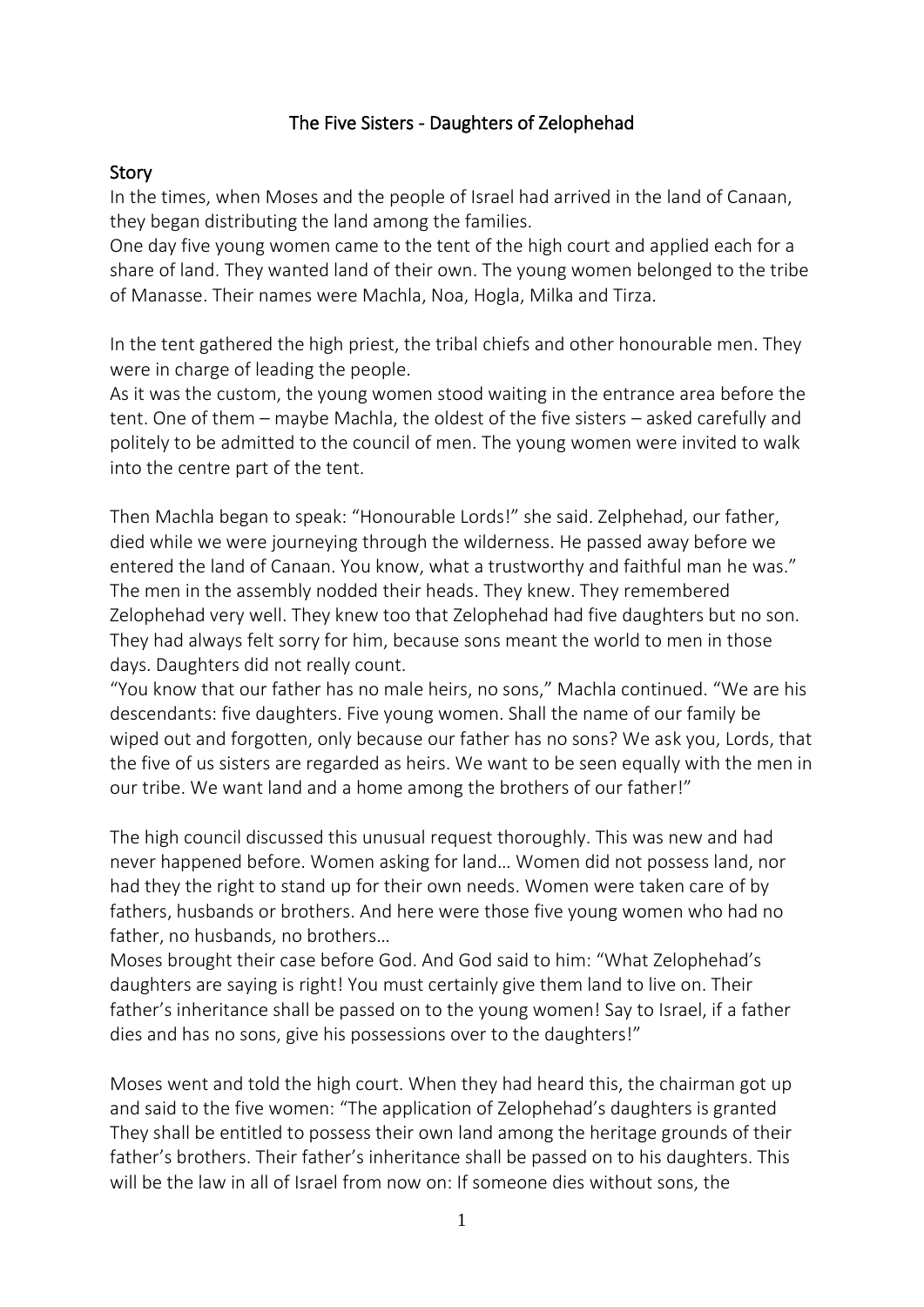inheritance shall be passed on to the daughters. Has he no daughter, the brothers of the dead man will inherit."

Machla, Noa, Hogla, Milka and Tirza were so happy about the legal verdict, they proudly wanted to move on. They had not only achieved an enormous change for their own lives, but for all women in the whole of Israel.

However, suddenly some of the council members had doubts. What if the daughters got married? If they married a man from a foreign people? Would their possession then be lost to Israel? Could foreign men suddenly own land within the Israelite borders?

Again, the men discussed. Finally, the following decision was made: "The five daughters of Zelophehad can own land and can marry whoever they want to, as long as they marry men who belong to their own people. So, no land would be passed over into the hands of strangers."

Machla, Noa, Hogla, Milka and Tirza were wise enough to stick to the condition. They married men of their own tribe and became very happy.

Machla, Noa, Hogla, Milka and Tirza are beautiful names full of stories which we don't really know. Only one of them became famous. Tirza had a city was named after her. The capital of the region of Manasse and the Northern Kingdom of Israel was called Tirza. What life story must Tirza have had? What an important role must she have played in her land and among her people? We do not know, but can only imagine...

## Meditation on Numbers 27: 1-11 & 36: 1-12

Have you ever heard of them before, the five daughters of Zelophehad? They stood up, plucked up all their courage, took their destiny in their own hands and shaped the future!

Their father had five daughters. No son.

And together with the people of Israel they were on their way out of Egypt, through the desert, towards the promised land. Still on their way the people of Israel already are making plans how to share the land, once they arrive where they expect milk and honey.

According to the old law women cannot own and daughters cannot inherit land. But somewhere along the journey Zelophehad, the father of Machla, Noa, Hogla, Milka and Tirza had died. How could they now settle in the promised land? How would they survive without the permission to own ground?

The sisters turn to the authorities of their people: Moses, elders… the community. It looks like a rather official gathering at the entrance of the tent of the Lord's presence,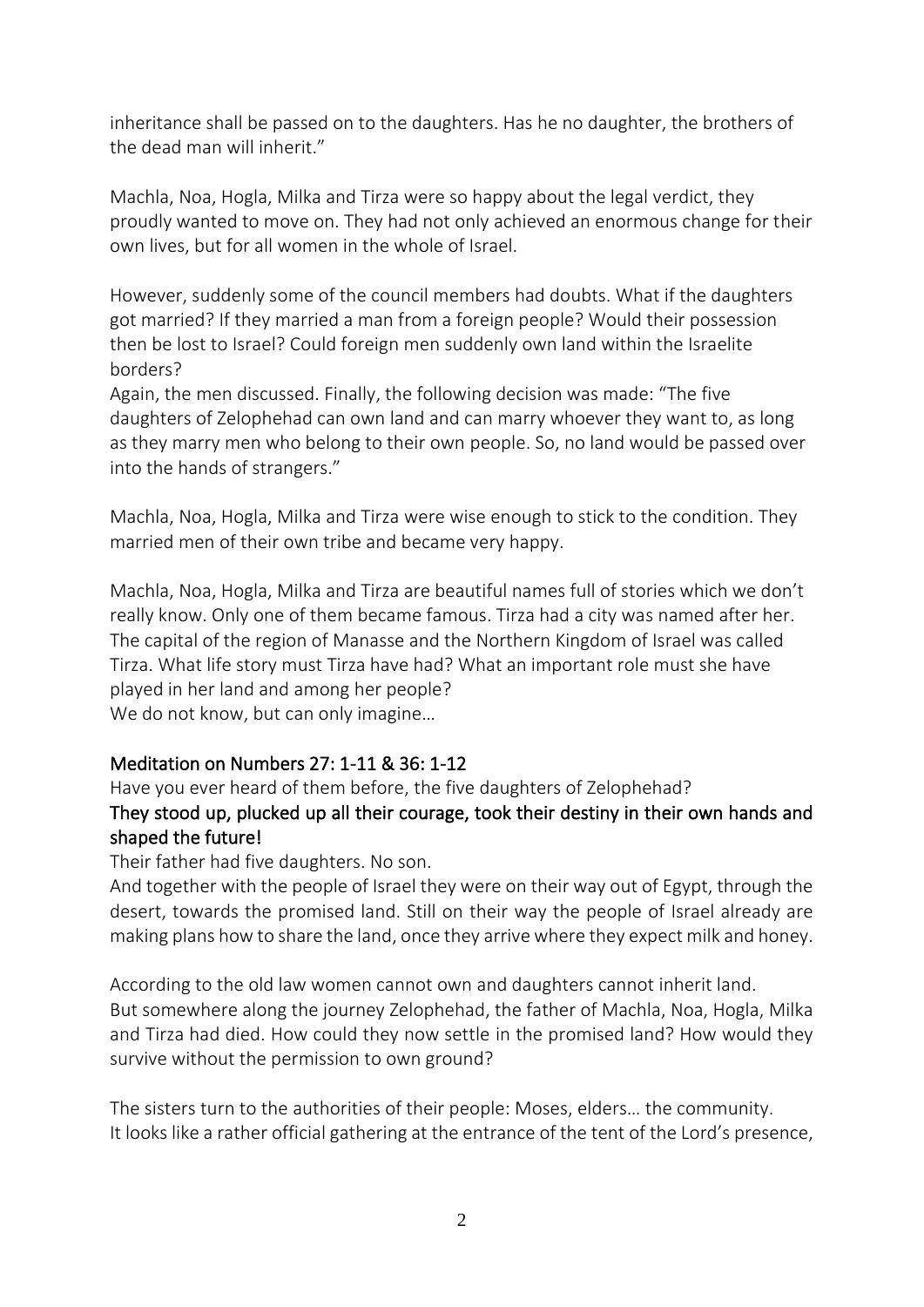the sacred place in those days. Without long bothering the five sisters describe their situation and already suggest a solution. Couldn't they have land of their own in their father's name? And among the pieces of land of their father's brothers?

This request is obviously so unusual that neither Moses nor any other of the elders can immediately decide.

The women's demand asks for changing the law which God had just given to his people at the Mount Sinai. Could that mean these women are turning against God? Hadn't the Israelites just overcome that? This request puts an only fairly stable order at risk again.

The men are insecure and frightened. Finally, Moses takes on the task to introduce the sisters' demand to God. And according to the Hebrew Bible God really and truly answers: "What the daughters of Zelophehad request is right. Give them property among their father's relatives. Let his inheritance pass onto the young women. Change the law.

Stick to humanity and not to the law.

Give these women what they desperately need for their lives. And from now on: whenever a man dies without leaving a son, his daughter is to inherit!"

Revolution in the old days of the people of Israel. But future and the promise of life to five fatherless daughters without land. They are supposed to inherit. They have the right to live and own what every human being needs for life.

And what is remarkable: they didn't even have to fight for it. They just had to be courageous and stand up for their rights, walk to the place women usually didn't enter and talk to those who usually would not listen to young females without male company! Sounds easy. But wasn't easy at all!

What Zelophehad's five daughters did, was risky and dangerous. But in the end it did not only save their lives, it changed the world: from then on the law was changed for all times.

That is a story of resurrection, if you like. Resurrection from social and historical death. And it is obvious how precious this story must be for women all over the world who haven't really achieved justice and equal rights. The olden days aren't that far away… Women in so many parts of the world still fight for independence, liberation and human rights. At this very moment the Taliban take away the rights Afghan women had achieved over the past years. At this very moment female babies are not allowed to live, girls and women are forced into slavery and prostitution, widows are burnt, others are raped, women are not allowed to decide themselves whether they want to be pregnant or not… This list could be continued endlessly. In too many parts of our earth people have not yet understood that the human rights are female rights too.

With my mentioning of this short story of five brave young women I want to set a sign: A sign for justice, peace and equality of women and men. I want to encourage myself and others to never give up fighting for our rights. Make decisions and stand up for them.